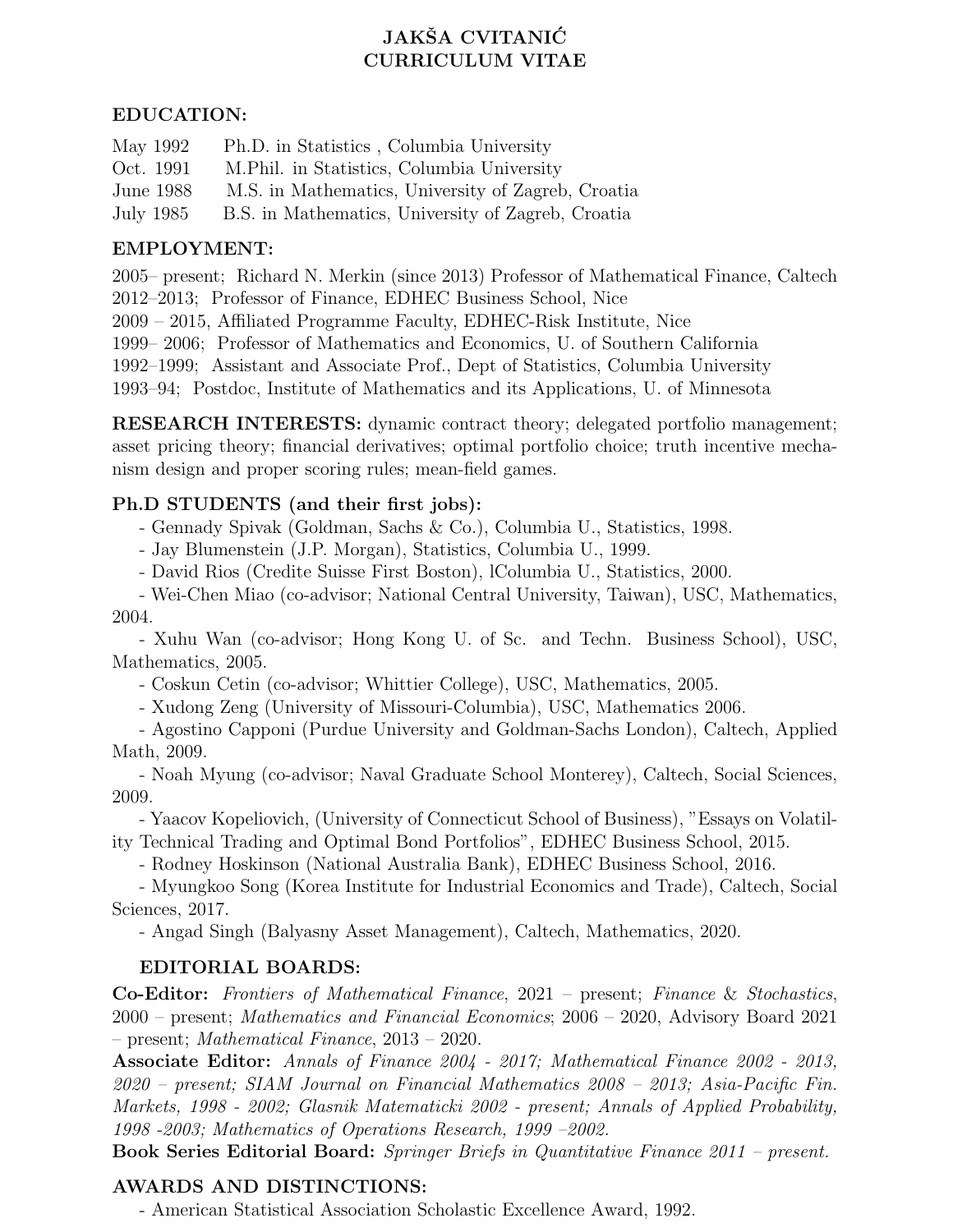- Member of the Council of the Bachelier Finance Society, 2003 – 2005.

- Vice-President, the Bachelier Finance Society, 2020 – .

1994-1995 NSF Grant DMS-93-19816, Co-PI, \$58,000.

- 1995–1998 NSF Grant DMS-95-03582, PI, \$75,000.
- 1995–1998 ARO Grant DAAH04-95-1-0528, Co-PI, \$240,000.
- 1998–2001 NSF Grant DMS-97-32810, Co-PI, \$225,000.
- 2001–2004 NSF Grant DMS 0099549, PI, \$90,000.
- 2004–2007 NSF Grant DMS 04-03575, PI, \$289,000.
- 2007–2009 NSF Grant DMS 06-31366, PI, \$124,160.
- 2007-2008 NSF of Croatia Grant, PI, \$90,000.
- 2010–2015 NSF Grant DMS 10-08219, PI, \$333,000.
- 2018–2020 NSF Grant DMS-1810807, PI, \$260,765.

# BOOKS:

[1] J. CVITANIC and J. ZHANG (2012) Contract Theory in Continuous Time Models. Springer Finance.

[2] J. CVITANIC and F. ZAPATERO  $(2004)$  Introduction to the Economics and Mathematics of Financial Markets. The MIT Press, Cambridge, Massachusetts.

# EDITED BOOKS AND SPECIAL ISSUES:

[1] Handbooks in Mathematical Finance: Option Pricing, Interest Rates and Risk Management. Eds. J. Cvitanić, E. Jouini and M. Musiela. Cambridge University Press, 2001.

[2] Special issue on Columbia-JAFEE conference on the Mathematics of Finance, Ed. J. Cvitanić. Asia-Pacific Financial Markets, 6, 1999.

# LECTURE NOTES AND BOOK CHAPTERS:

[1] J. CVITANIC (2001) Theory of Portfolio Optimization in Markets with Frictions. In Handbooks in Mathematical Finance: Option Pricing, Interest Rates and Risk Management. Eds. J. Cvitanić, E. Jouini and M. Musiela. Cambridge University Press.

[2] J. CVITANIC (1997) Optimal Trading Under Constraints. Lecture Notes in Mathematics 1656, Springer.

[3] J. CVITANIC (1997) Nonlinear Financial Markets: Hedging and Portfolio Optimization. In Mathematics of Derivative Securities, Dempster and Pliska Eds., Proc. of the Isaac Newton Institute, Cambridge University Press.

### PUBLISHED REFEREED PAPERS:

E. BAYRAKTAR, J. CVITANIĆ and Y. ZHANG (2019). Large Tournament Games. The Annals of Applied Probability 29 3695–3744.

J. CVITANIĆ, D. PRELEC, S. RADAS, and H. ŠIKIĆ (2019) Incentive Compatible Surveys via Posterior Probabilities. Theory of Probability and its Applications. Forthcoming.

J. CVITANIC, D. PRELEC, B. RILEY and B. TEREICK (2019) Honesty via Choice- ´ Matching. American Economic Review: Insights, 1, 179-192.

J. CVITANIĆ, D. PRELEC, S. RADAS, and H. ŠIKIĆ (2019) Game of Duels: Information-Theoretic Axiomatization of Scoring Rules. IEEE Transactions on Information Theory, 65, 530–537.

J. CVITANIC and H. XING (2018) Asset pricing under optimal contracts. J. of Economic Theory, 173, 142–180.

J. CVITANIC, D. POSSAMAI and N. TOUZI (2017) Dynamic Programming Approach ´ to Principal-Agent Problems . Finance and Stochastics 22, 1–37.

J. CVITANIC, D. POSSAMAI and N. TOUZI (2017) Moral Hazard in Dynamic Risk ´ Management. Management Science 63, 3328–3346.

J. CVITANIC and G. GEORGIADIS (2016) Achieving Efficiency in Dynamic Contribu- ´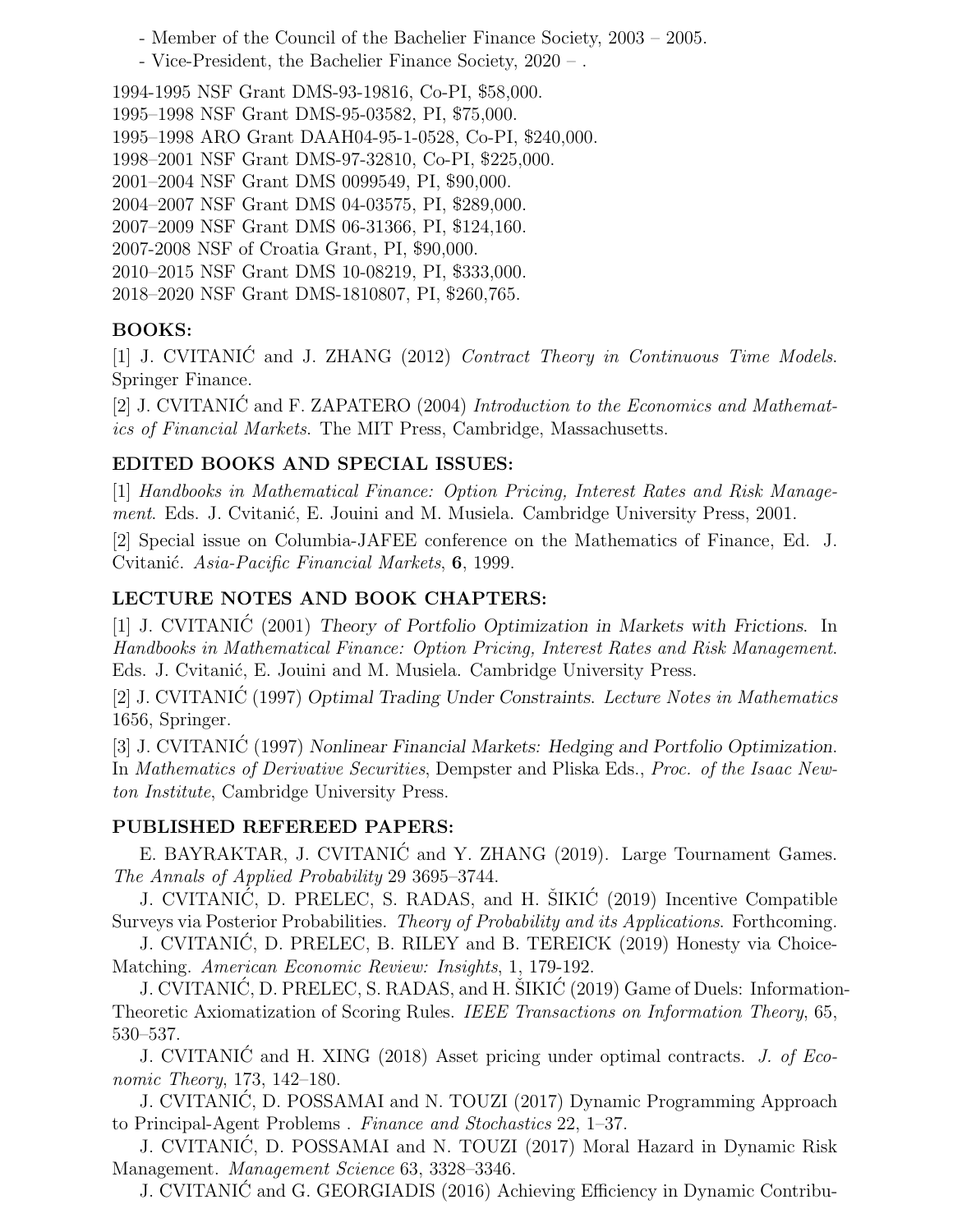tion Games. American Economic Journal: Microeconomics 8, 309–342.

J. CVITANIC, H. CHANG and X.Y. ZHOU (2015) Optimal Contracting with Moral ´ Hazard and Behavioral Preferences. J. of Mathematical Analysis and Applications 428, 959–981 .

E. ASPAROUHOVA, P. BOSSAERTS, CORNELL, J. COPIC, J. CVITANIC and D. MELOSO (2015) Competition in Portfolio Management: Theory and Experiment. Management Science 61, 1868–1888.

J. CVITANIC, C. PLOTT and C.-Y. TSENG (2015) Price mean-reversion in markets ´ with random lifetimes and reservation values. *Decisions in Economics and Finance* 38, 1-19.

J. CVITANIC, V. HENDERSON and A. LAZRAK (2014) On Managerial Risk-taking ´ Incentives When Compensation May be Hedged Against. Mathematics and Financial Economics 8, 453–471.

J. CVITANIC and S. MALAMUD (2014) Nonmyopic Optimal Portfolios in Viable Mar- ´ kets. Mathematics and Financial Economics 8, 71–108.

J. CVITANIC, X. WAN & H. YANG (2013) Dynamics of Contract Design with Screening. ´ Management Science 59, 1229–1244.

P. BREWER, J. CVITANIC & C. PLOTT (2013) Flash Crashes, Book Resting Times and Call Markets: A Simulation Study. J. of Applied Economics XVI, 223–252.

A. CAPPONI, J. CVITANIĆ & T. YOLCU (2012), A Variational Approach to Contracting under Imperfect Observations. SIAM J. of Financial Mathematics 3, 605–638.

A. CAPPONI, J. CVITANIĆ & T. YOLCU (2012), Optimal Contracting With Effort and Misvaluation. Mathematics and Financial Economics 7, 93–128.

J. CVITANIC, J. MA & J. ZHANG (2012) Laws of Large Numbers for Self-Inciting ´ Correlated Defaults. Stochastic Processes and Applications 122, 2781-2810.

J. CVITANIC, E. JOUINI, S. MALAMUD and C. NAPP (2012) Financial Markets ´ Equilibrium with Heterogeneous Agents. Review of Finance, 16 , 285–321.

J. CVITANIC & S. MALAMUD (2011) Price Impact and Portfolio Impact. Journal of Financial Economics, 100, 201–225.

J. CVITANIĆ, S. RADAS & H. ŠIKIĆ (2011) Co-development Ventures: Optimal Time of Entry and Profit-Sharing. J. of Economic Dynamics and Control 35, 1710–1730.

J. CVITANIC & S. MALAMUD (2010) Relative Extinction of Heterogeneous Agents. ´ The B.E. Journal of Theoretical Economics **Vol 9** : Iss. 2 (Contributions), http://www.bepress.com/bejte/vol10/iss1/art4.

B. CORNELL, J. CVITANIC & L. GOUKASIAN  $(2010)$  Optimal investing with perceived mispricing. Annals of Finance 6, 83 - .

J. CVITANIC, X. WAN & J. ZHANG (2009) Continuous-Time Principal-Agent Problems ´ with Hidden Action and Lump-Sum Payment. Applied Mathematics and Optimization 59, 99-146.

J. CVITANIC, X. WAN & J. ZHANG (2008) Principal-Agent Problems with Exit Op- ´ tions. The B.E. J. in Theoretical Economics, 8,

http://www.bepress.com/bejte/vol8/iss1/art23

A. CAPPONI and J. CVITANIC (2008) Credit Risk Modeling with Misreporting and ´ Incomplete Information. International J. of Theoretical and Applied Finance 12, 81–112.

J. CVITANIC, A. LAZRAK, & T. WANG (2008) Sharpe ratio as a performance measure ´ in a multi-period model. J. of Econ. Dynamics and Control, 32, 1622–1649.

J. CVITANIC, Z. WIENER and F. ZAPATERO (2008) Analytic pricing of employee ´ stock options. Review of Financial Studies, 21. 683 - 724.

J. CVITANIC, V. POLIMENIS and F. ZAPATERO (2008) Optimal Portfolio Allocation ´ with Higher Moments. Annals of Finance, 4, 1–28.

J. CVITANIC, L. GOUKASIAN & F. ZAPATERO (2007) Optimal Risk Taking with ´ Flexible Income. Management Science, 53, 1594–1603.

J. CVITANIC & J. ZHANG (2007) Optimal Compensation with Adverse Selection and ´ Dynamic Actions. Mathematics and Financial Economics, 1, 21–55.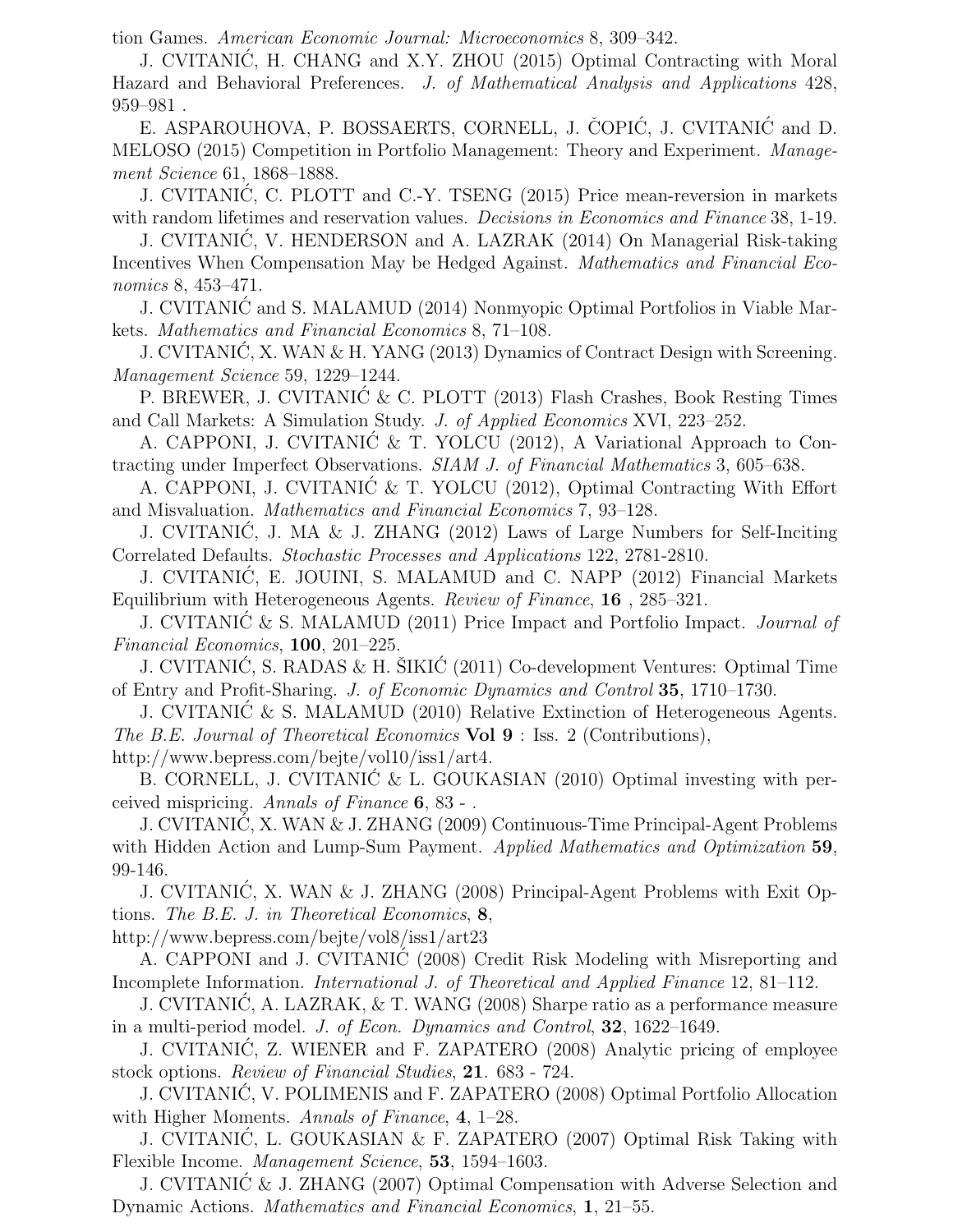A. CADENILLAS, J. CVITANIC and F. ZAPATERO (2007) Optimal Risk-Sharing with ´ Effort and Project Choice. Journal of Economic Theory, 133, 403–440.

A. CADENILLAS, J. CVITANIC and F. ZAPATERO (2007) Stochastic Control methods ´ for the problem of optimal compensation of executives. Stochastic Differential Equations: Theory and Applications: A Volume in Honor of Professor Boris L. Rozovskii. Edited by Peter H. Baxendale & Sergey V. Lototsky. World Scientific.

J. CVITANIC, B. ROZOVSKI & I. ZALIAPIN (2006) Numerical estimation of volatility ´ values from discretely observed diffusion data. The Journal of Computational Finance, 4.

J. CVITANIC, A. LAZRAK, L. MARTELLINI & F. ZAPATERO (2006), Dynamic Port- ´ folio Choice with Parameter Uncertainty and the Economic Value of Analysts' Recommendations. LEAD ARTICLE, Review of Financial Studies, 19, 1113-1156.

J. CVITANIC, X. WAN & J. ZHANG (2006) Optimal Contracts in Continuous-Time ´ Models. J. Applied Mathematics and Stochastic Analysis, vol. 2006, Article ID 95203, 1–27.

J. CVITANIC, R. LIPTSER & B. ROZOVSKI (2006) Filtering approach to tracking ´ volatility from prices observed at random times. The Annals of Applied Probability, 16, 1633-1652.

J. CVITANI $\acute{C}$  & J. ZHANG (2005) The Steepest Descent Method for FBSDEs. *Elec*tronic Journal of Probability, 10, 1468-1495.

A. CADENILLAS, J. CVITANIC and F. ZAPATERO (2004) Leverage decision and manager compensation with choice of effort and volatility. Journal of Financial Economics, 73, 71-92.

J. CVITANIC, A. LAZRAK, L. MARTELLINI & F. ZAPATERO (2003) Optimal Allo- ´ cation to Hedge Funds: An Empirical Analysis. Quantitative Finance 3, 1-12.

J. CVITANIC, J. MA & J. ZHANG (2003). Efficient computation of hedging portfolios ´ for options with discontinuous payoffs. Mathematical Finance 13, 135-151.

J. CVITANIC, L. GOUKASIAN & F. ZAPATERO (2003) Monte Carlo computation of ´ optimal portfolios in complete markets. J. of Econ. Dynamics and Control. 27, 971-986.

J. CVITANIC, L. GOUKASIAN & F. ZAPATERO (2002 ). Hedging with Monte Carlo ´ simulation. In E. Kontoghiorghes, B. Rustem and S. Siokos (eds.), Computational Methods in Decision-Making, Economics and Finance. Kluwer Academic Publishers. Dordrecht.

J. CVITANIC, A. LAZRAK, M.C. QUENEZ & F. ZAPATERO (2001) Incomplete information with recursive preferences. Intern. J. of Theoretical and Appl. Finance 4, 245-261.

J. CVITANIC, W. SCHACHERMAYER & H. WANG (2001) Utility maximization in ´ incomplete markets with random endowment. Finance  $\mathcal C$  Stochastics 5, 259-272.

J. CVITANIĆ  $&$  H. WANG (2001) On optimal terminal wealth under transaction costs. J. of Mathematical Economics 35, 223-232.

J. CVITANIC & I. KARATZAS (2001) Generalized Neyman-Pearson Lemma via convex ´ duality. *Bernoulli* **7**, 79-97.

MA, J. & J. CVITANI $\acute{C}$  (2001) Reflected forward-backward SDE's and obstacle problems with boundary conditions. Journal of Appl. Math. & Stoch. Anal. 14, 113-138.

J. CVITANIC (2000) Minimizing expected loss of hedging in incomplete and constrained ´ markets. SIAM J. Control  $\mathcal C$  Optimization, 38.

J. CVITANIC (1999) Methods of partial hedging. Asia-Pacific Fin. Markets 6, 7-35.

G. SPIVAK & J. CVITANIC (1999) Maximizing the probability of perfect hedge. The Annals of Applied Probability 9, 1303-1328.

J. CVITANIC & I. KARATZAS (1999) On dynamic measures of risk. Finance  $\mathcal C$  Stochastics 4, 451-482.

J. CVITANIC, I. KARATZAS & H.M. SONER (1999) Backward SDEs with constraints ´ on the gains-process. Annals of Probability 26, 1522-1551.

J. CVITANIC, H. PHAM & N. TOUZI (1999) Super-replication in stochastic volatility ´ models under portfolio constraints. J. of Applied Probability 36, 523-245.

J. CVITANIC, H. PHAM & N. TOUZI (1998) A closed form solution to the problem of ´ super-replication under transaction costs. Finance  $\mathcal C$  Stochastics 3, 35-54.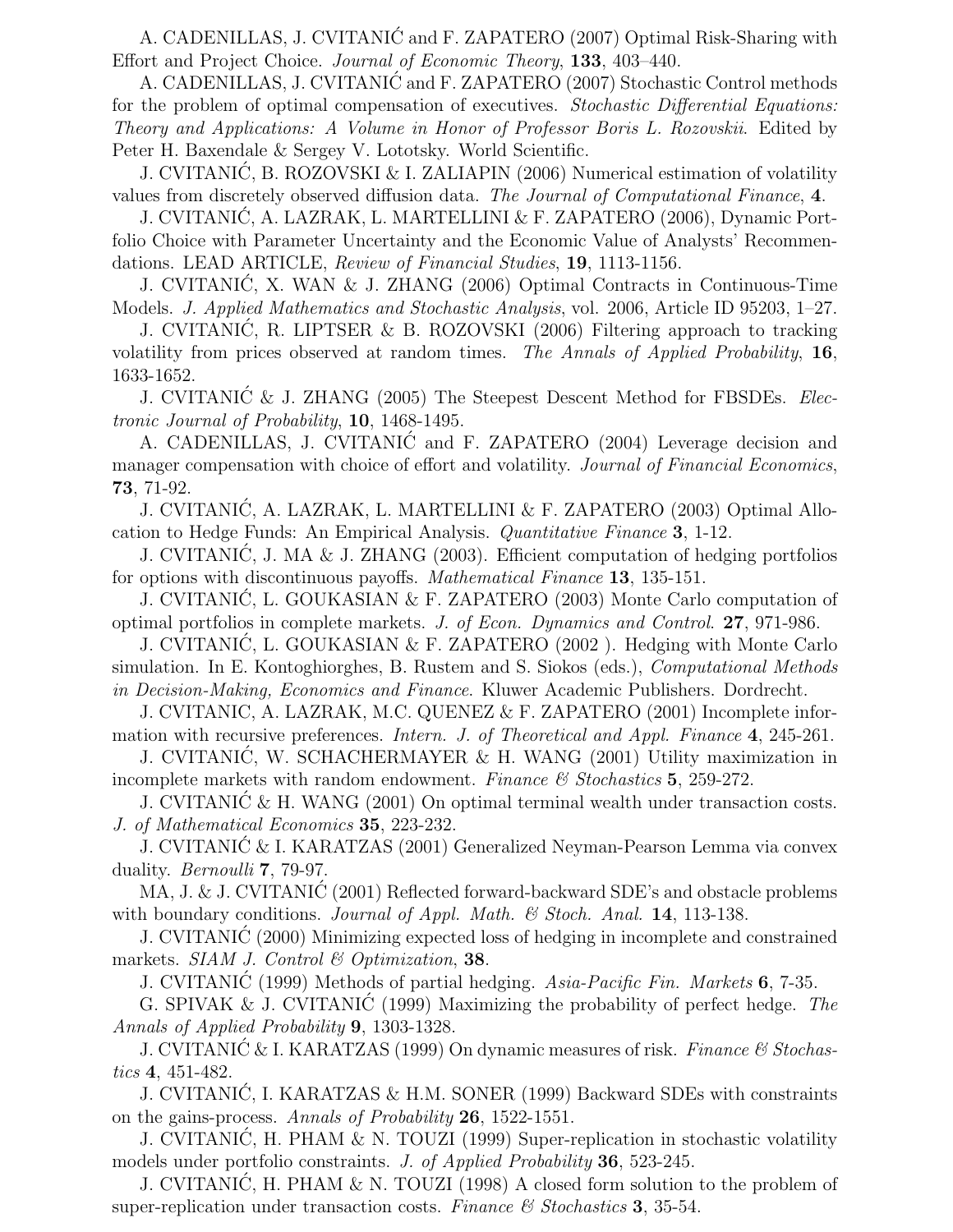M. BROADIE, J. CVITANIĆ & M. SONER (1998) Optimal replication of contingent claims under portfolio constraints. Rev. of Financial Studies 11, 59-79.

D. CUOCO & J. CVITANIC (1998) Optimal consumption choices for a large investor. J. Econ. Dynamics and Control 22, 401-436.

J. CVITANIC & I. KARATZAS (1996) Backward SDE's with reflection and Dynkin ´ games. Annals of Probability 24, 2024-2056.

J. CVITANIC & I. KARATZAS (1996) Hedging and portfolio optimiz. under transaction ´ costs: martingale approach. Math. Finance 6, 133-165.

J. CVITANIC & J. MA (1996) Hedging options for a large investor and Forward- ´ Backward SDE's. Annals of Applied Probability 6, 370-398.

M. SONER, S. SHREVE & J. CVITANIC (1995) There is no nontrivial hedging portfolio ´ for option pricing with transaction costs. Annals of Applied Probability 5, 327-355.

J. CVITANIC & I. KARATZAS (1995) On portfolio optimization under drawdown con- ´ straints. IMA Volumes in Math. and its Appl. 65, 35-46.

J. CVITANIC & I. KARATZAS (1995) Contingent claim valuation and hedging with ´ constr. portfolios. IMA Volumes in Math. & Appl. 65,13-34.

J. CVITANIC & I. KARATZAS (1993) Hedging contingent claims with constrained ´ portfolios. Annals of Applied Probability 3, 652-681.

J. CVITANIC & I. KARATZAS (1992) Convex duality in constrained portfolio opti- ´ mization. Annals of Applied Probability 2, 767-818.

### PAPERS IN REVISION, SUBMITTED PAPERS, WORKING PAPERS AND WORK IN PROGRESS:

B. ACCIAIO, R. CROWELL and J. CVITANIĆ (2021) Revisiting Persistent Private Information. Working paper.

J. CVITANIC, S. KOU, X. WAN and K. WILLIAMS (2021) Pi Portfolio Management: ´ Reaching Goals while Avoiding Drawdowns. Submitted.

J. CVITANIC and J. HUGONNIER (2021) Optimal Fund Menus. R&R in *Mathematical* Finance.

J. CVITANIC and J. ZHANG (2020) Games of Costly Persuasion. Work in Progress. ´

J. CVITANIC, L. GOUKASIAN, & F. ZAPATERO (2015), CFO compensation, Hedging ´ Interest Rate Risk and Capital Structure. Working paper.

A. CADENILLAS, J. CVITANIC and F. ZAPATERO (2012) Executive Stock Options ´ as a Screening Mechanism. Working paper.

J. CVITANIC and A. KIRILENKO (2010) High-frequency trading and asset prices. ´ Working paper.

#### INVITED CONFERENCE TALKS AND SUMMER SCHOOLS:

- 1. Invited speaker, Workshop on Financial Mathematics, Institute Henri Poincare, Paris, France, January 1992.

- 2. Invited speaker, Math. Finance Wkshp, IMA, Minneapolis, June '93.

- 3. Invited speaker, IMS Eastern Regional Conf., Cleveland, April '94.

- 4. Invited speaker, Bank of England Conference - Mathematics of Finance: Models, Theory and Computation, The Newton Institute of Mathematical Sciences, University of Cambridge, May 1995.

- 5. Invited speaker, *CIRANO-CRM Conference on Mathematical Finance*, Université de Montréal, May 1996.

- 6. Lecturer, Centro Internazionale Matematico Estivo 1996 Summer School on Financial Mathematics, Bressanone, Italy, July 1996.

- 7. Invited speaker, Quantitative Methods in Finance, Australia 1997.

- 8. Lecturer, Mini-course on Financial Mathematics, Berliner Graduiertenkolleg "Stochastische Prozesses und Probabilistische Analysis", Technische Universität Berlin, Berlin, Ger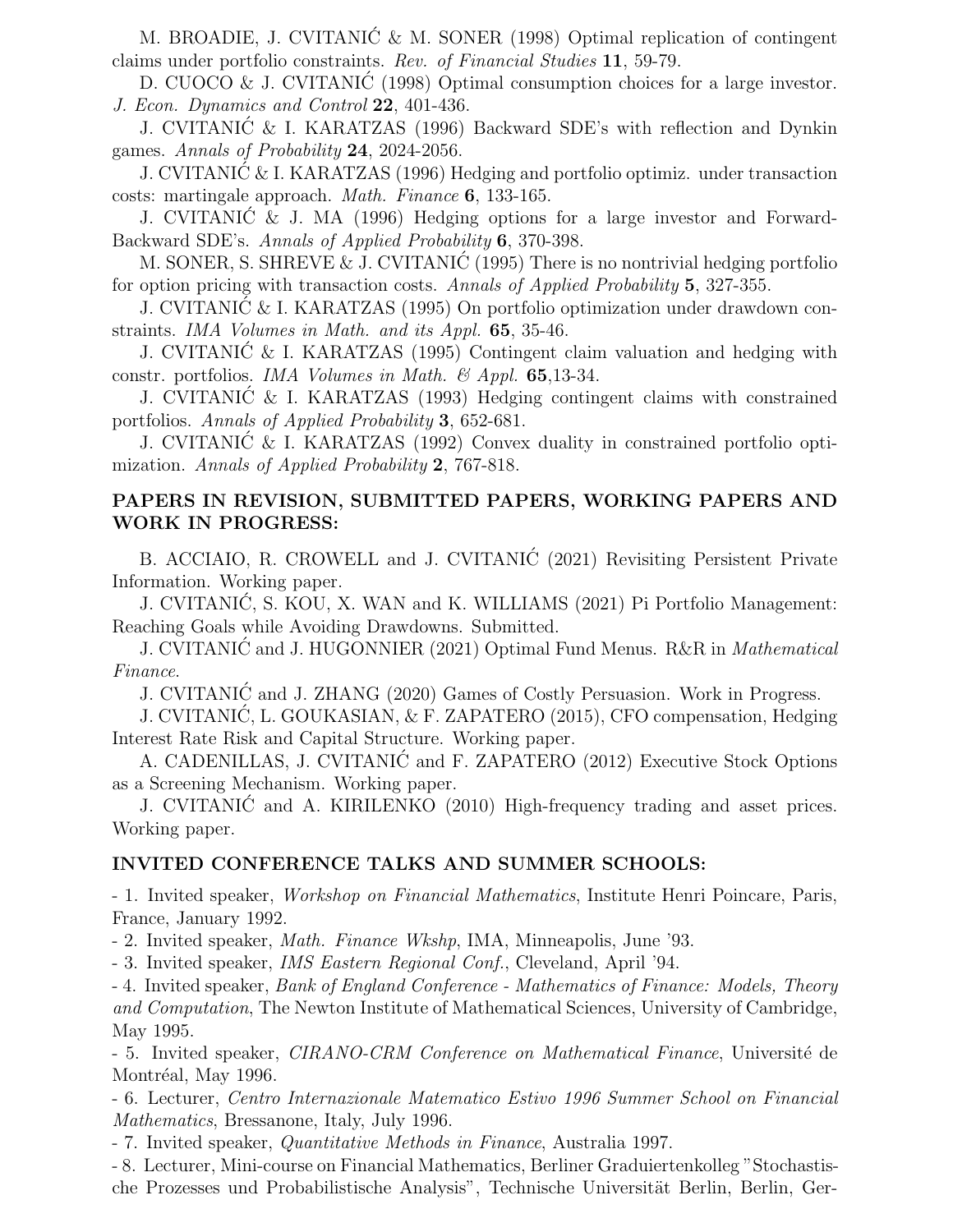many, July 1998.

- 9. Invited speaker, International conference on Mathematical Finance, Hammamet, Tunisia, June 1999.

- 10. Lecturer, Mini-course on Financial Mathematics, Universit´e Paris I, June 1999.

- 11. Invited Speaker, Southern California Probability Symposium, USC, Fall 1999.

- 12. Invited Speaker, Mathematical Congress, Zagreb, June 2000.

- 13. Lecturer, Mini-course on Financial Mathematics, Johannesburg, South Africa, July 2000.

- 14. Invited Speaker, Mathematical Finance Day, Boston University, September 2000.

- 15. Invited Speaker, Columbia-JAFEE conference on Mathematical Finance, Tokyo, December 2000.

- 16. Invited speaker, Workshop on Applications of Malliavin Calculus to Finance. INRIA Rocquencourt, France. December 2001.

- 17. Invited Speaker, So. California Probability Symposium, Irvine, CA, Nov 2001.

- 18. Invited Speaker, Conference on "Incomplete Financial Markets", Carnegie Mellon University, May 2002.

- 19. Invited Speaker, CAP Workshop on Derivative Securities and Risk Management, Columbia University, Nov 2002.

- 20. Plenary Speaker, Quantitative Methods in Finance, Cairns/Sydney, Australia, Dec 2002.

- 21. Invited Speaker, Mini-Workshop on Mathematical Finance, Purdue University, May 2003.

- 22. Invited Speaker, AMS Midwest Meeting, session on "Stochastic Analysis and Applications", May 2003, Indiana University.

-23. Plenary Speaker, Croatian Congress of Mathematics, June 2004, Split, Croatia.

- 24. Invited Speaker, Bachelier Finance Society Third World Congress, Chicago, July 2004.

- 25. Invited Speaker, Newton Institute Programme on "Developments in Quantitative Finance: Workshop on Monte Carlo methods", Cambridge University, May 2005.

- 26. Plenary Speaker, Stanford-Tsukuba Joint Workshop on Financial Engineering and Systems Management, Stanford University, March 2006.

- 27. Lecturer, a one-day course on "Optimal Contracts in Continuous Time", Kyoto, September 2006.

- 28. Plenary Speaker, Daiwa Workshop on Financial Engineering, Tokyo, September 2006.

- 29. Lecturer, intensive course on options, EDHEC, Nice, November 2006.

- 30. Lecturer, three-day intensive course on financial derivatives for managers, Kolocep, Croatia, 2007.

- 31. Plenary Speaker, Conference on portfolio management for pension funds, Split, Croatia, November 2007.

- 32. Invited Speaker, Workshop on Stochastic Analysis in Finance and Insurance, Oberwolfach, Germany, January 2008.

- 33. Plenary Speaker, Bachelier Finance Society Fifth World Congress, London, July 2008.

- 34. Invited Speaker, 2nd Western Conference on Mathematical Finance, U. of Texas at Austin, Nov 2008.

- 35. Invited Speaker, Midwest Finance Association, Las Vegas, February 2010

- 36. Invited Speaker, Eastern Finance Association, Miami Beach, April 2010.

- 37. Invited Speaker, CEPR Gerzensee Asset Pricing Meetings, July 2010 .

- 38. Invited Speaker, Oxford Mann Institute Workshop on "New Directions in Quantitative Finance", Oxford University, July 2010.

- 39. Invited Speaker, European Finance Association Conference, Frankfurt, August 2010.

- 40. Invited Speaker, SIAM Conference on Financial Mathematics and Engineering, San Francisco, November 2010.

- 41. Invited Speaker, Conference on Financial Mathematics, Mathematic Institute, Oberwolfach, February 2011.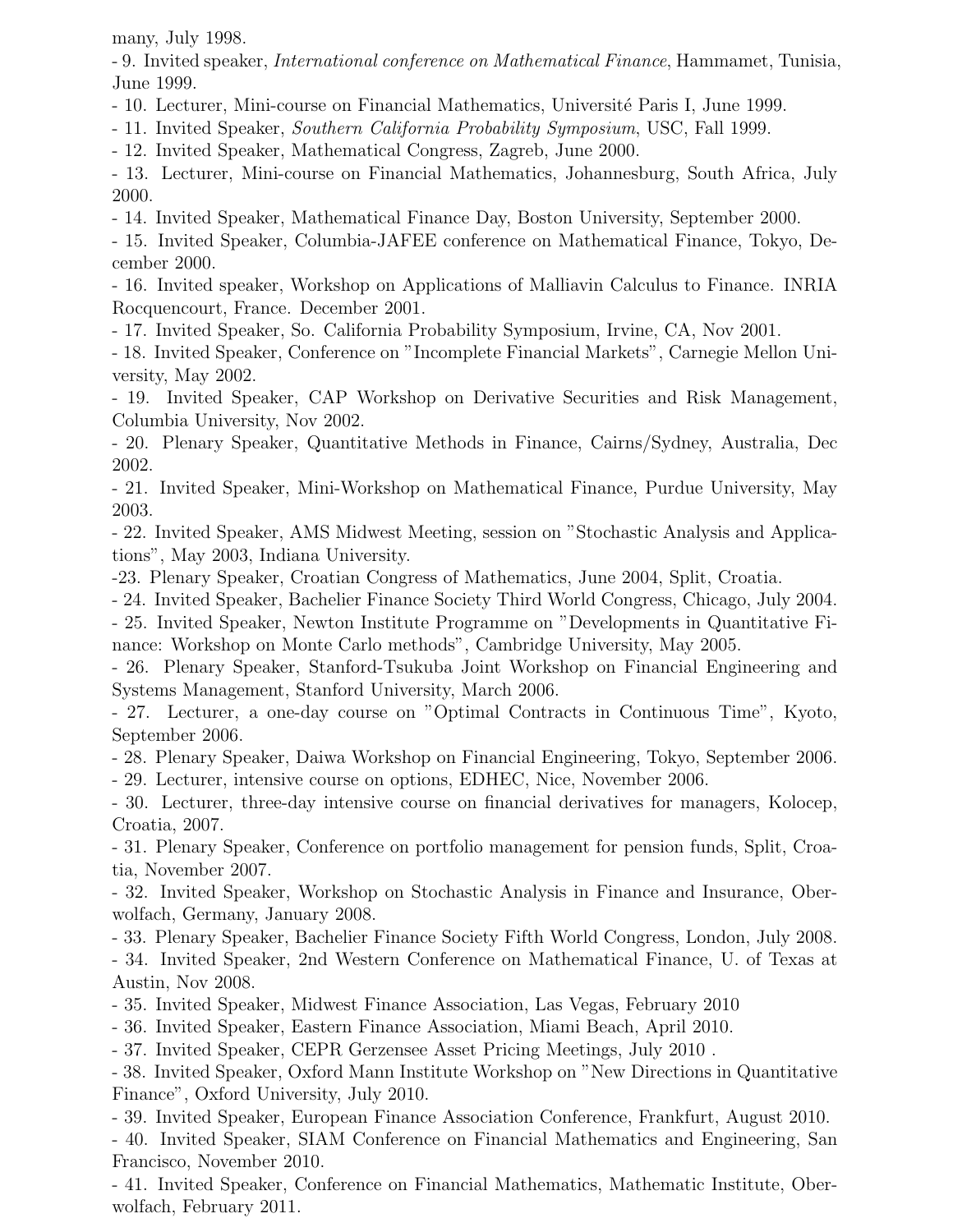- 42. Plenary Speaker, Conference on Stochastic Analysis in Finance and Insurance, U. of Michigan, May 2011.

- 43. Plenary Speaker, International Conference on Mathematical Finance and Economics, Istanbul, July 2011.

- 44. Invited Speaker, CEPR Gerzensee Asset Pricing Meetings, July 2011 .

- 45. Lecturer, School on Mathematical Methods in Finance and Economics, Do Son, Vietnam, October 2011.

- 46. Invited Speaker, 7th Bachelier Colloquium in Mathematical Finance and Stochastic Calculus, Metabief, France, January 2013.

- 47. Invited Speaker, Conference on Mathematical Economics in Honor of Professor Rose-Anne Dana, U. Daphine, Paris, February 2013.

- 48. Invited Speaker, Natixis Foundation Workshop on Quantitative Finance, Pierre and Marie Curie University Jussieu, Paris, April 2013

- 49. Invited Speaker, French Finance Association conference, Lyon, May 2013.

- 50. Plenary Speaker, Frontiers in Financial Mathematics, Dublin, June 2013.

- 51. Invited Speaker, Southwest Economic Theory Conference, UC Irvine, March 2014.

- 52. Invited Speaker, Risk and Stochastics Conference, London School of Economics, April 2014.

- 53. Invited Speaker,Stochastic Analysis in Finance and Insurance, Oberwolfach, May 2014. - 54. Invited Speaker, Mathematical Finance: Arbitrage and Portfolio Optimization, BIRS, Banff, May 2014.

- 56. Invited Speaker, 13th Conference on Research on Economic Theory & Econometrics, Milos, Greece, July 2014.

- 57. Invited Speaker, Analyse stochastique pour la modélisation des risques, CIRM, Marseille, September 2014.

- 58. Plenary Speaker, 5th SIAM Conference on Financial Mathematics & Engineering, Chicago, November 2014.

- 59. Invited Speaker, Optimization meets general equilibrium theory, dynamic contracting and finance, University of Chile, Santiago, December 2014.

- 60. Invited Speaker, Mathematics and Financial Economics, Center for Interdisciplinary Research, Bielefeld, May 2015.

- 61. Invited Speaker, Methods of Mathematical Finance, in honor of Steve Shreve's 65th birthday, Pittsburgh, June 2015.

- 62. Invited Speaker, Culminating Workshop in Financial Mathematics, UCLA's Lake Arrowhead Conference Center, 2015.

- 63. Invited Speaker, 14th Conference on Research on Economic Theory & Econometrics, Crete, Greece, July 2015.

- 64. Invited Speaker, Western Conference in Mathematical Finance, Austin, October 2015.

- 65. Plenary Speaker, Quantitative Mathematical Finance Conference, Sydney, December 2015.

- 66. Lecturer, a 16hr course "Mathematical Methods of Contract Theory", Department of Statistics, LSE, January-March 2016.

- 67. Invited Participant, Stochastic Analysis and Mathematical Finance - A Fruitful Partnership, Oaxaca, May 2016.

- 68. Plenary Speaker, Byrne Workshop on Stochastic Analysis in Finance and Insurance, University of Michigan, June 2016.

- 69. Plenary Speaker, 8th Western Conference in Mathematical Finance, University of Washington, March 2017.

- 70. Plenary Speaker, Mathematical Finance, Probability, and Partial Differential Equations Conference, Rutgers University, May 2017.

- 71. Plenary Speaker, Thera Stochastics: A Mathematics Conference in Honor of Ioannis Karatzas, Santorini, May 2017.

- 72. Invited Speaker, Advances in Stochastic Analysis for Risk Modeling, CIMR, Marseille,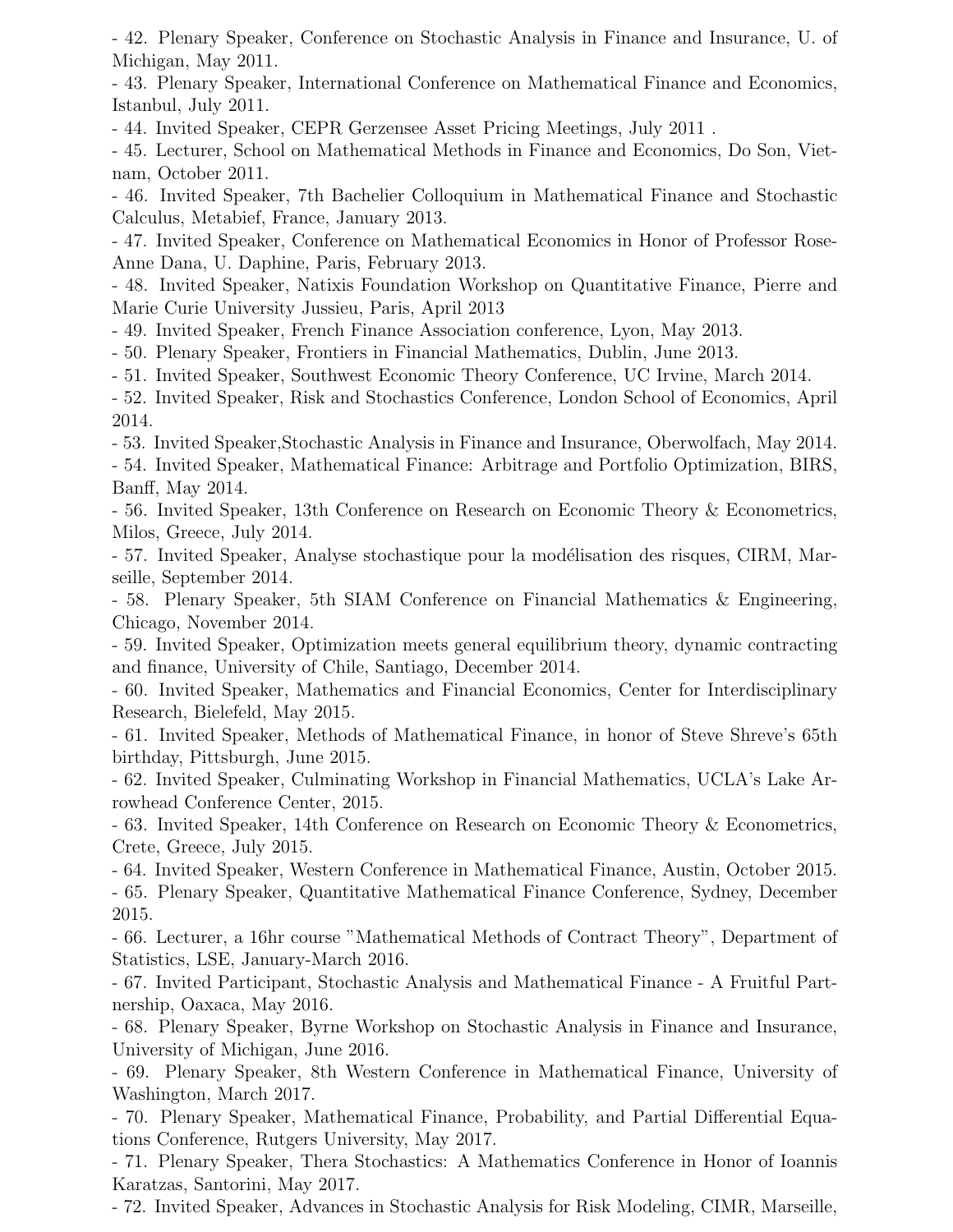Nov 2017.

-73. Invited Speaker. Quantitative Methods in Finance, Sydney, Dec 2017.

-74. Invited Speaker. Workshop on Stochastic Analysis applied to economics, finance and insurance. Santiago de Chile, March 2018.

-75. Plenary Speaker. Conference on Financial and Economic Applications. Institute for Mathematics and its Applications, U of Minnesota, June 2018.

-76. Invited Speaker. Innovative Research in Mathematical Finance, CIRM, Marseilles, September 2018.

-77. Invited Speaker. The 13th International Conference "Challenges of Europe", May 2019, Split, Croatia.

- 78. Invited Speaker. Analysis, Probability, and Applications. Zagreb, Croatia, June 2019 -79. Invited Speaker. The Third International Congress on Actuarial Science and Quantitative Finance. Manizales, Colombia, June 2019.

### CONFERENCE ORGANIZER:

- 1. Co-organizer, Workshop in Honor of Prof. Y.S. Chow, Columbia University, New York, April 1993.

- 2. Co-organizer, annual Workshop on Mathematical Finance , Columbia University, New York, Nov '94, Oct '95 and '96, Apr '98 and '99.

- 3. Organizing Committee, Conference on Nonlinear Analysis, NYU, May 2000.

- 4. Co-organizer, Conference on "Financ. Mathematics: Risk Management, Modeling and Numerical Methods", Institute for Pure and Appl. Math., Los Angeles, January 2001.

- 5. Organizing committee, Summer School in Mathematical Finance, Dubrovnik, Croatia, September 2001.

- 6. Co-organizer, Workshop on "New Directions in Financial Modeling", USC, April 2002.

- 7. Co-organizer: "Numerical Probabilistic Methods for High-Dimensional Problems in Finance", AIM, Palo Alto, December 2003.

- 8. Co-organizer: A session on "Financial Mathematics", AMS West Meeting, April 2004.

- 9. Co-organizer: Programme on "Optimization Problems in Financial Economics", Banff International Research Station, Banff, Canada, May 2006.

- 10. Co-organizer: "1st Croatian Quants Day", Zagreb, Croatia, February 2008.

- 11. Scientific committee: "Conference on Numerical Methods in Finance", 15-17 April 2009 at Ecole des Ponts ParisTech.

- 12. Scientific committee: Workshop on "New Directions in Financial Mathematics", IPAM, UCLA, Jan 2010.

- 13. Organizing committee: "Workshop on Foundations of Mathematical Finance", the Fields Institute, Toronto, Jan 11-15, 2010.

- 14. Co-organizer: "Fourth Western Conference on Mathematical Finance" and "International Colloquium on Backward Stochastic Differential Equations", USC, Los Angeles, June 2011.

- 15. Co-organizer: "Probability, Control and Finance – a Conference in Honor of Ioannis Karatzas", Columbia University, New York City, June 2012.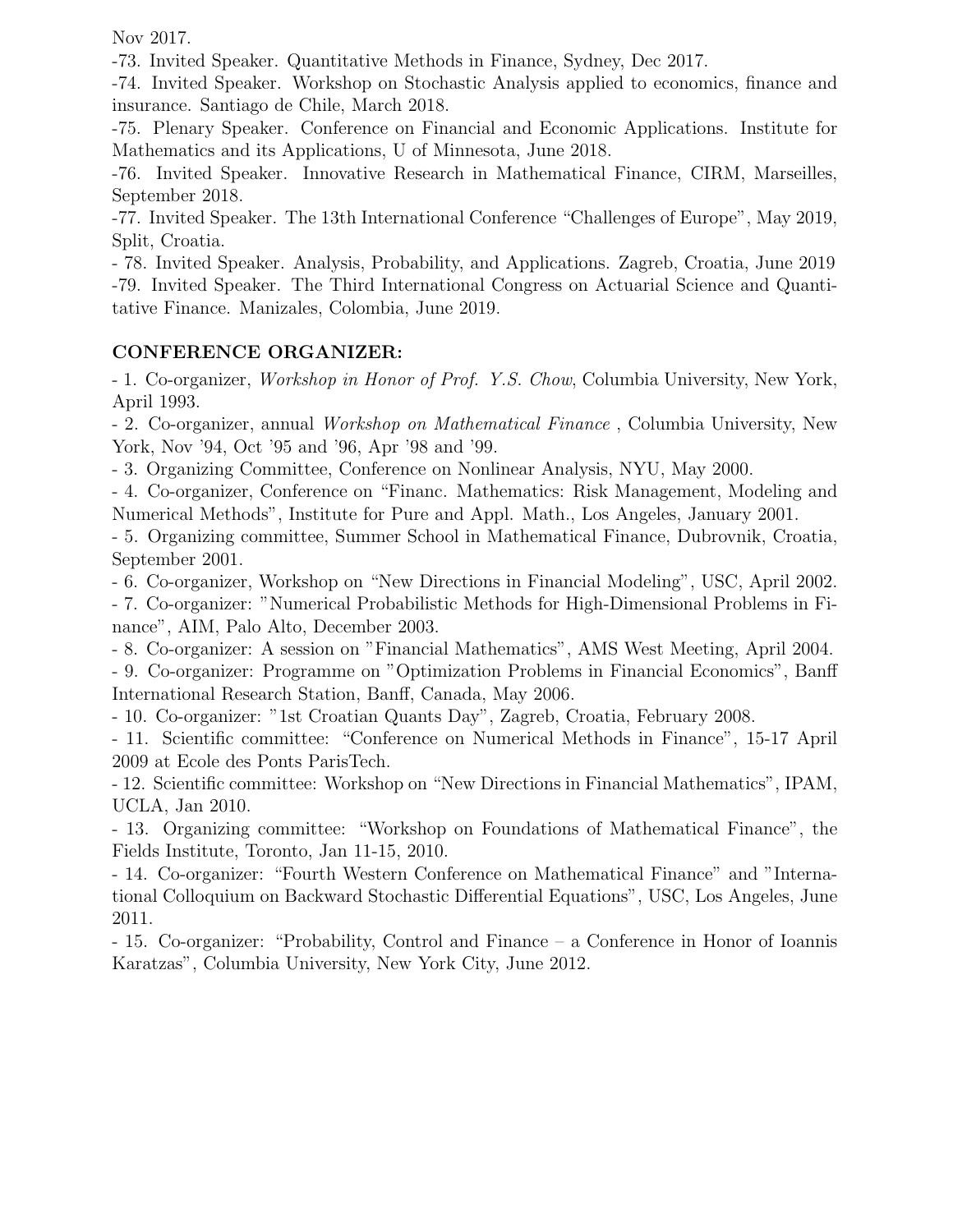### ADMINISTRATIVE ACTIVITIES:

- 2020 –, Vice-President, the Bachelier Finance Society.

- 2019 –2020 Academic and Co-Curricular Support Working Group for Caltech accreditation by the Western Association of Schools and Colleges.

- 2015/2016 – present, Director of The Linde Institute of Economic and Management Sciences

- 2005 – present, representative for Business and Economics Management major, Caltech.

- 2014 – 2016, Freshmen Admissions Committee, Caltech.

- 2014, Member of the Division Chair Search Committee, Caltech.

- 2014-15, 2006-07, Chair of the Search Committee for Business and Econ. Management, Caltech.

- 2014-15, 2008-09, 2006-07, HSS Students/Faculty Committee on Undergraduate Curriculum, Caltech.

- 2003 – 2005, Personnel Committee, USC College

- 2002 – 2005, USC, Associate Chair of the Department of Mathematics and Head of the Computational Mathematics and Statistics Section.

- 1999 – 2005, Co-Director of the Master's of Science Program in Math. Finance, USC.

- 2002, Member of the Merit/Promotion Committee, Dept. of Math, USC.

- 2002–03, Chair of the Committee for Restructuring the Graduate Program, Dept. of Mathematics, USC

- 2001 – 2005, Academic Advisor for the joint Econ/Math major at USC.

- 2001–02, Member of the Internal Review Committee for the Department of Finance and Business Economics at USC.

- 2001, Chair of the Committee for Future Structure of Department of Mathematics, USC

- 2001, Chair of the Hiring Committee for the CMS section, Dept of Mathematics, USC

- 1997–1999, Co-Director of the Master's Program in Math. Finance, Columbia University.

- 1998–99, Member of Columbia Univ. Executive Committee of Arts and Sciences Faculty.

- 1994–98, Dept of Statistics representative for undergraduates, Columbia U.

#### ADVISING Ph.D. STUDENTS, SERVING ON COMMITTEES:

- A member of dissertation defense committees for:

1. Caltech: Zijian Tao (Mathematics, Chair), Angad Singh (Mathematics, Chair), Myungkoo Song (Social Sciences, Chair), Pengfei Sui (Social Sciences), Tatiana Mayskaya (Social Sciences), Matthew Kovach (Social Sciences), Hamed Hamze Bajgiran (Social Sciences), Thomas Ruchti (Social Sciences), Yonathan Schwarzkopf (Physics), Agostino Capponi (Computing and Math Sciences, Chair), Noah Myung (Social Sciences, Co-Chair), Michael Alton (Social Sciences), Guido Maretto (Social Sciences), Ramon Van Handel (Physics).

2. EDHEC Business School: Yaacov Kopeliovich (chair), Rodney Hoskinson, (co-chair), Kaipichit Ruengsrichaiya.

3. USC: Co-advisor for Wei-Chen Miao, Xuhu Wan, Coskun Cetin and Xudong Zeng. On the committee for Pawel Szerszen (Economics), Shin-Huei Wang (Economics), Yuri Marynets (Economics), Jose Villalobos (Mathematics), Alexander Lytvak (Mathematics), Dmitri Kantsyrov (Economics). In the past, 3 other students in Finance, 1 in Mathematics, 3 in Engineering, 2 in Economics.

4. Columbia University: Advisor for Gennady Spivak, Jay Blumenstein, and David Rios; On the committee of 6 other students in Statistics, 3 in Operations Research, 3 in Finance, 1 in Economics;

5. Other institutions: Thibaut Mastrolia (Habilitation in Mathematics, Ecole Polytechnique, Paris, 2021), Bruno Bouchard (Mathematics, U. Paris VI, 199?), Christoph Frei (ETH Zurich, Mathematics, 2009), Markus Severin Mocha (Humboldt-Universitat zu Berlin, 2011), Uwe Wystup ( Carnegie Melon U., Mathematics, 200?).